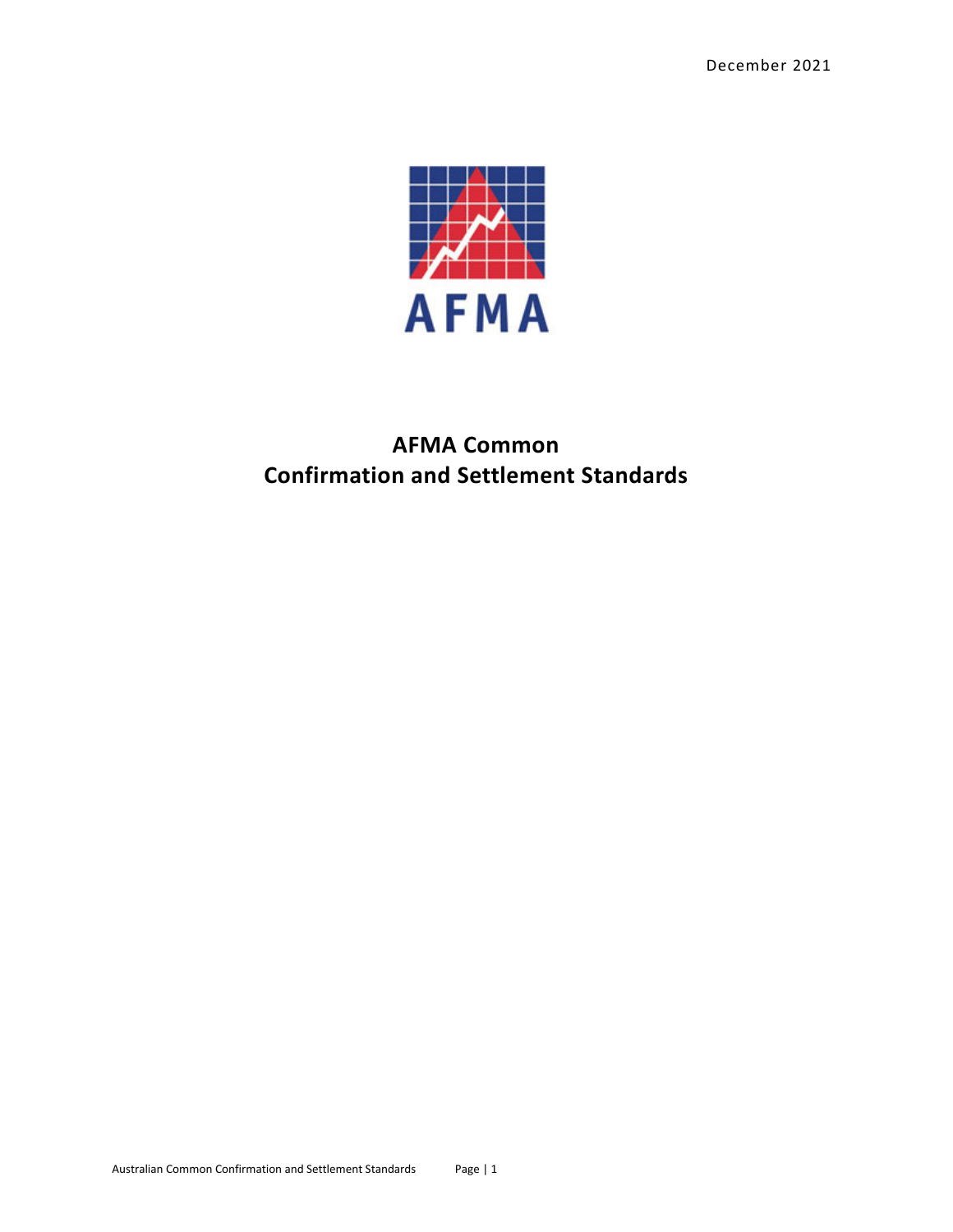

# **Contents**

| 3.1.                                                                                        |  |
|---------------------------------------------------------------------------------------------|--|
|                                                                                             |  |
|                                                                                             |  |
|                                                                                             |  |
| 3.2.                                                                                        |  |
| 3.3.                                                                                        |  |
| 3.4.                                                                                        |  |
| 3.5.                                                                                        |  |
| 3.6.                                                                                        |  |
| 3.7.                                                                                        |  |
| 3.8.                                                                                        |  |
| 3.9.                                                                                        |  |
|                                                                                             |  |
|                                                                                             |  |
|                                                                                             |  |
| 4.1.                                                                                        |  |
| 4.2.                                                                                        |  |
|                                                                                             |  |
| 4.3.                                                                                        |  |
| 4.4.                                                                                        |  |
|                                                                                             |  |
|                                                                                             |  |
|                                                                                             |  |
|                                                                                             |  |
|                                                                                             |  |
|                                                                                             |  |
|                                                                                             |  |
| 4.5.                                                                                        |  |
| 5. Guideline Procedures in the Case of Early Redemption of FIS Securities in Austraclear 19 |  |
|                                                                                             |  |

#### **Disclaimer**

It is necessary for the users of these recommendations to determine in each case the suitability or otherwise of the recommendations, proposed provisions and other documents referred to in these recommendations to their particular circumstances. These recommendations are not intended to constitute legal or other advice on which users may rely in implementing actual transactions. Nor are they intended as a substitute for legal or other advice when documenting proposed transactions. In this regard,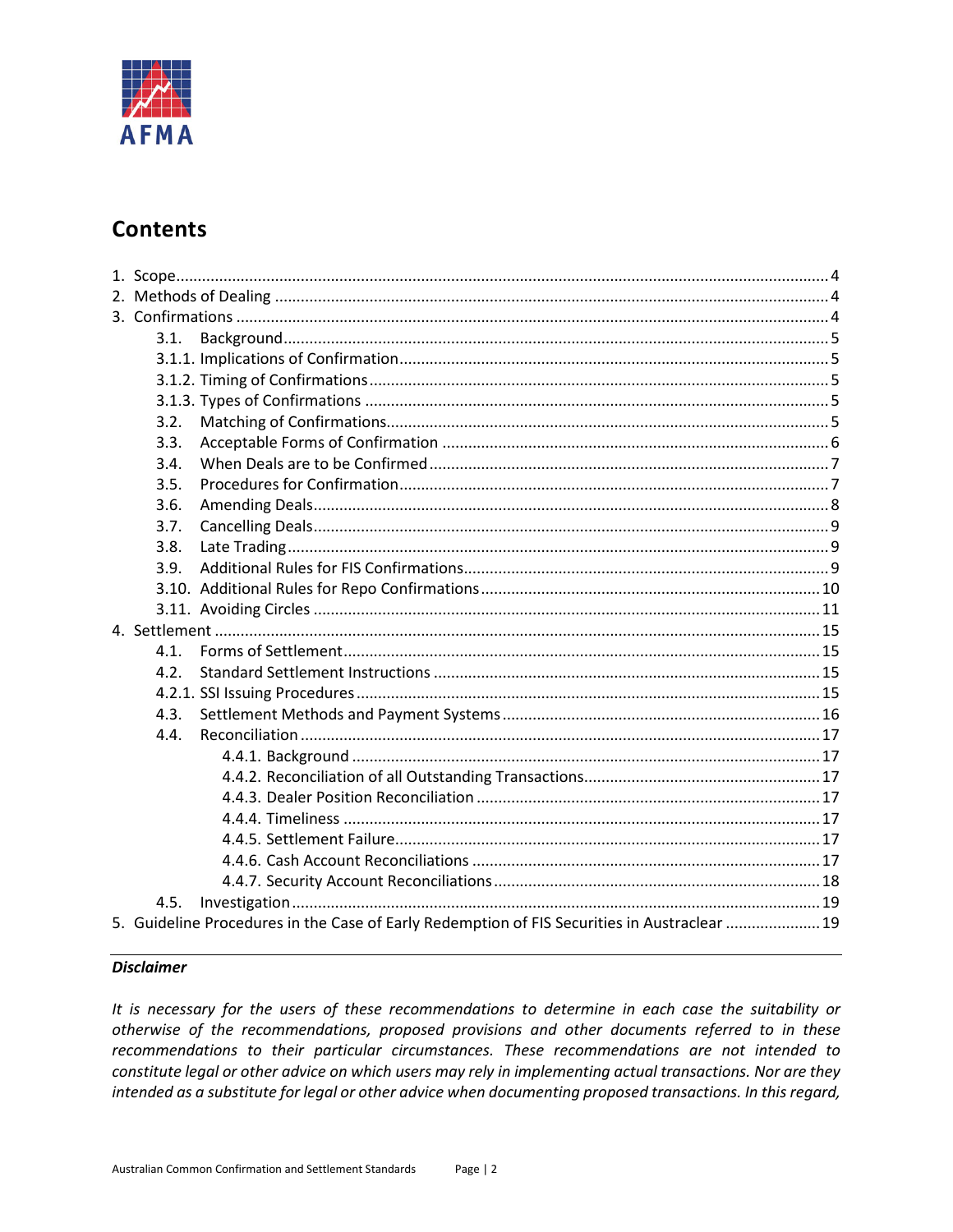

*it is strongly recommended that intending users seek prior independent professional advice in respect of the legal, taxation, stamp duty, regulatory, financial and other implications arising from the recommendations, proposed provisions and other documents referred to in these recommendations.*

*AFMA and the member organisations of the AFMA Debt Markets Operations Committee (including their individual representatives) do not accept responsibility for any losses suffered by relying on these recommendations or arising from any error or omission in them.*

**Update History**

2 December 2021 – included new section on avoiding bond circles.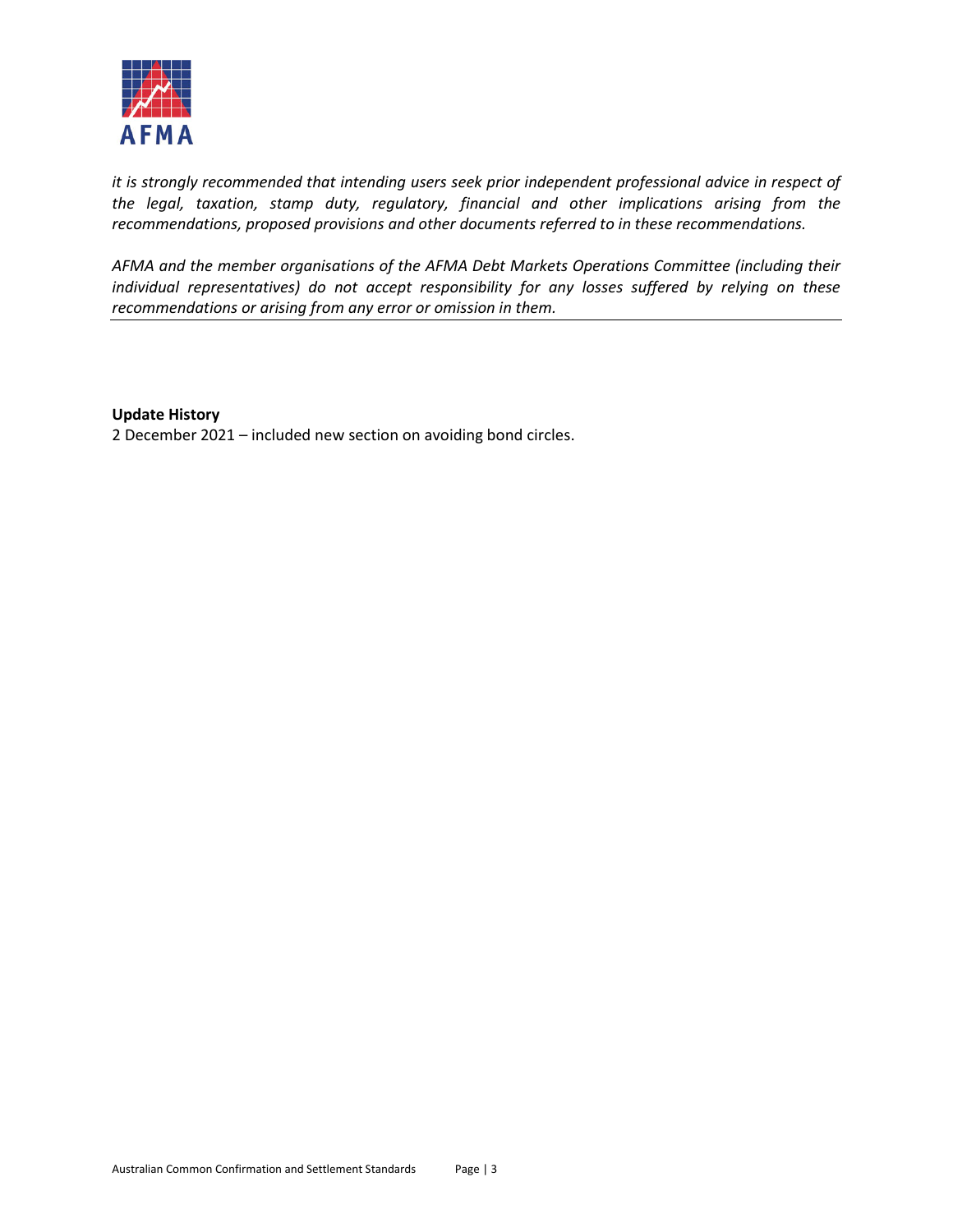

These Standards are voluntary, are not legally binding and do not create enforceable obligations.

# <span id="page-3-0"></span>**1. Scope**

This document covers the following types of deals (the descriptor indicated for each deal type is used throughout this document).

- Fixed Income Securities (FIS/longer dated securities);
- Repurchase Agreements (Repos);
- Cash;
- Negotiable Transferable Instruments (shorter dated securities) including but not limited to:
	- Bank Accepted Bills (BAB);
	- Negotiable Certificates of Deposit (NCD);
	- Promissory Notes (P/N) also known as commercial paper; and
	- Treasury Notes (T/N).

These Standards relate only to onshore/onshore deals. However, participants should ensure the prompt and accurate processing of transactions with all counterparties, regardless of domicile.

Note that the [Conventions](https://afma.com.au/standards/market-conventions) associated with particular products contain sections on Confirmations and Settlements that are specific to those products and override these standards as applicable.

# <span id="page-3-1"></span>**2. Methods of Dealing**

The market will accept electronic paper.

Dealers may use the following methods for dealing onshore/onshore.

| Type of deal                        | <b>Method of Dealing</b> |       |            |  |  |  |  |
|-------------------------------------|--------------------------|-------|------------|--|--|--|--|
|                                     | <b>Broker</b>            | Phone | Electronic |  |  |  |  |
| <b>Debt Market Instruments</b>      |                          |       |            |  |  |  |  |
| <b>FIS</b>                          |                          |       |            |  |  |  |  |
| Repos                               |                          |       |            |  |  |  |  |
| Negotiable Transferable Instruments |                          |       |            |  |  |  |  |
| BAB, NCD, P/N, T/N,                 |                          |       |            |  |  |  |  |
| etc.                                |                          |       |            |  |  |  |  |

# <span id="page-3-2"></span>**3. Confirmations**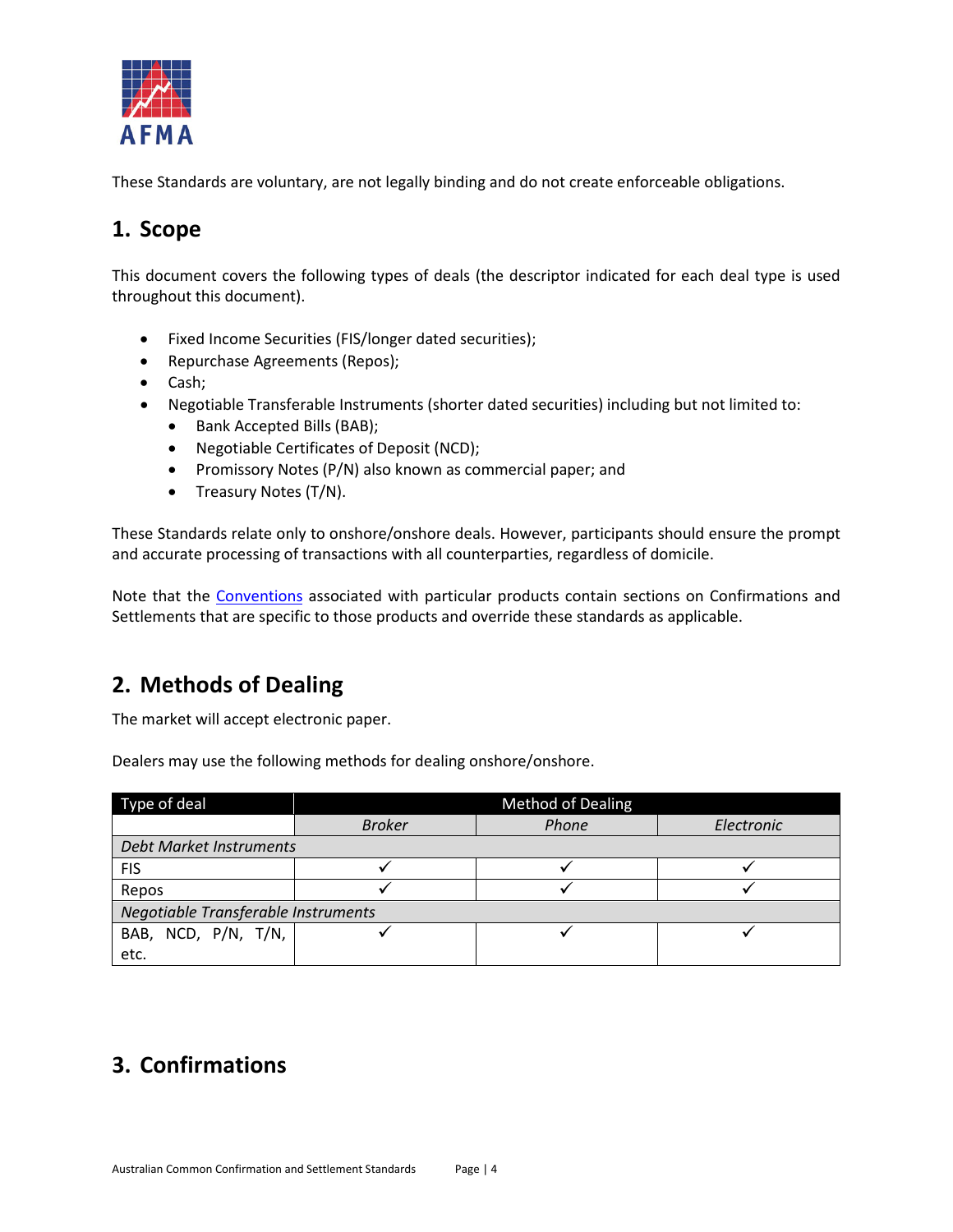

## <span id="page-4-0"></span>**3.1. Background**

Parties are bound from the moment they agree verbally to the terms. However, because of the possibility of misunderstanding or disputes about the exact terms, market practice is to confirm the details of all deals either electronically or in writing.

This section sets out accepted market practice for the standards and procedures to be adopted for confirmations.

### <span id="page-4-1"></span>**3.1.1. Implications of Confirmation**

The exchange of a complete and accurate bilateral, or two-way, confirmation signifies that both parties agree on the details of a deal.

A bilateral confirmation ensures that both parties are bound by the terms of the transaction and that settlement instructions are exchanged.

### <span id="page-4-2"></span>**3.1.2. Timing of Confirmations**

Confirmation should take place as soon as possible after a transaction is executed so that errors can be detected and corrected promptly, ensuring minimal risk to the counterparties.

## <span id="page-4-3"></span>**3.1.3. Types of Confirmations**

There are two main types of confirmation — primary and secondary.

A primary confirmation is the initial information exchanged by the counterparties after they execute the transaction. This can be by electronic, verbal or written communication.

A secondary confirmation follows as a formal verification of the details.

### <span id="page-4-4"></span>**3.2. Matching of Confirmations**

Confirmations should be matched to ensure that the terms of the deal are identical from both counterparties' perspectives.[1](#page-4-5)

Errors can occur at multiple stages in the dealing process:

- Assuming the deal is agreed verbally correctly it can be booked incorrectly; or
- there can be a fault in the confirmation even though the deal is booked correctly.

<span id="page-4-5"></span><sup>1</sup> Matching confirmations can avoid errors, prevent payment mistakes and greatly increase back-office processing efficiency.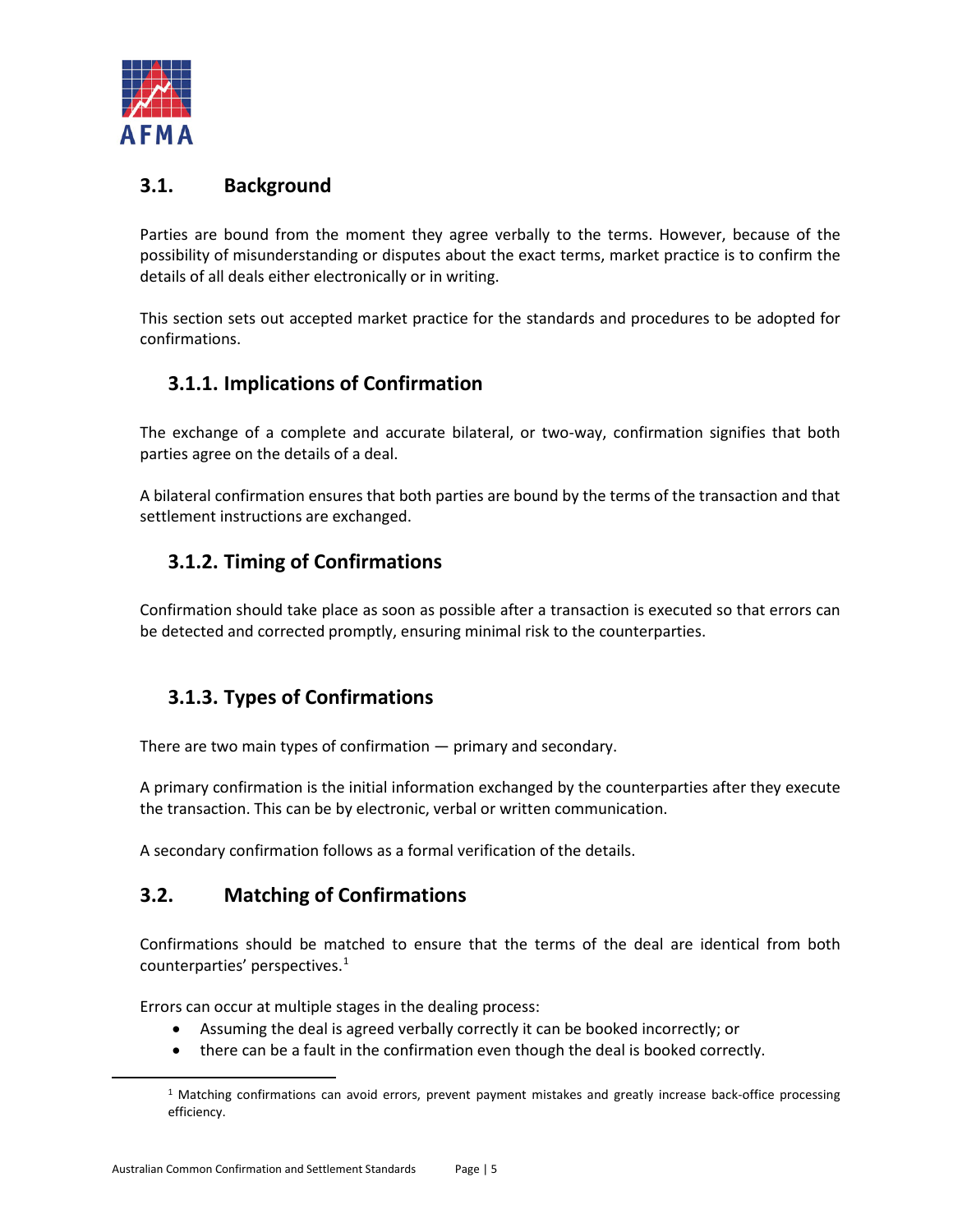

In either case it is necessary to correct the error and reconfirm the deal. $2$ 

Deals should be matched (and if necessary corrected) promptly. Preferably, this should be done within 24 hours of the exchange of confirmations. Some deal types may require faster matching.

Where possible, and particularly where volumes or exposures are sizeable, market participants should use an electronic matching and settling system<sup>[3](#page-5-2)</sup> to match and settle all qualified deals.

## <span id="page-5-0"></span>**3.3. Acceptable Forms of Confirmation**

Deals can be confirmed by the methods indicated but it should be noted that letter, fax, internet and phone are the least preferred and it is intended that they should be replaced by an electronic method.

| Type of deal                        |             | <b>Method of Confirmation</b> |                    |        |         |                         |
|-------------------------------------|-------------|-------------------------------|--------------------|--------|---------|-------------------------|
|                                     | <b>ASX</b>  | SWIFT <sup>2</sup>            | Phone <sup>3</sup> | Letter | $Fax^1$ | Electronic <sup>1</sup> |
|                                     | Austraclear |                               |                    |        |         |                         |
| Debt Market Instruments             |             |                               |                    |        |         |                         |
| FIS <sup>4</sup>                    |             |                               |                    |        |         |                         |
| Repos <sup>5</sup>                  |             |                               |                    |        |         |                         |
| Negotiable Transferable Instruments |             |                               |                    |        |         |                         |
| BAB, NCD,                           |             |                               |                    |        |         |                         |
| P/N, T/N, etc.                      |             |                               |                    |        |         |                         |

 $1$  Such as CTM.

<sup>2</sup> Must use appropriate SWIFT message format.

<sup>3</sup> If a SWIFT confirmation has been received within one hour of a trade, a telephone confirmation is no longer required.

<sup>4</sup> See *Section 4.9* for further rules on FIS confirmations.

<sup>5</sup> See *Section 4.10* for further rules on Repo confirmations.

#### Other:

- *Internet* this form of confirmation is not encouraged and should be covered by a bilateral indemnity or user agreement.
- *Facsimile* once a bilateral "fax indemnity" is in place, a facsimile is an acceptable form of confirmation.
- *Letter* can be used as a secondary form of confirmation of transactions.
- *SWIFT* Standard-format SWIFT messages are used for confirmation of a range of transaction types. Correct use of standards includes these procedures:

<span id="page-5-2"></span><span id="page-5-1"></span><sup>&</sup>lt;sup>2</sup> If you are using SWIFT to confirm deals (the relevant SWIFT standards are explained in the SWIFT user handbook), parties may send an amended confirmation or issue a cancellation and replacement. <sup>3</sup> Such as ASX Austraclear's EXIGO system.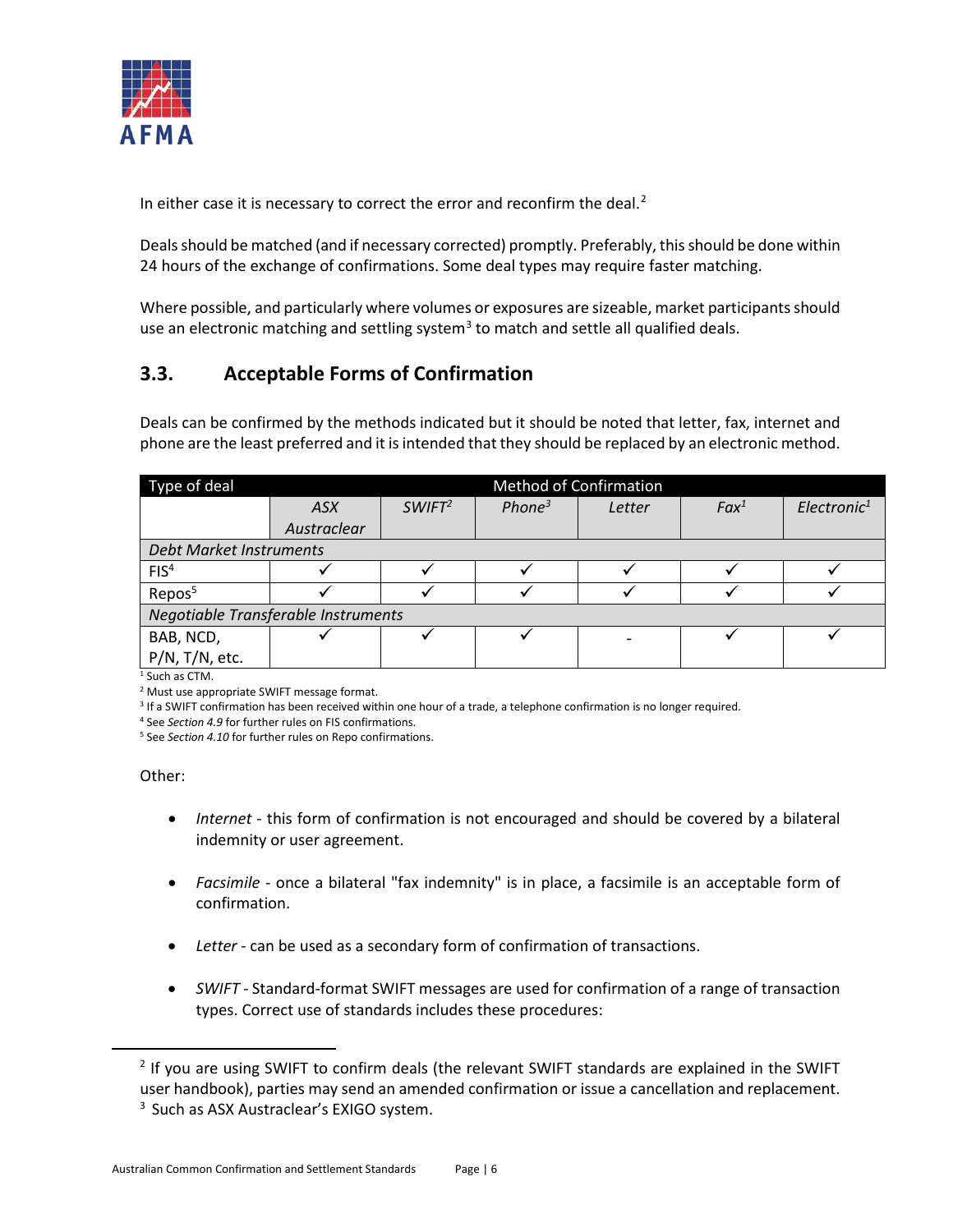

- $\circ$  A BIC code with option A should be used in the "party" fields whenever an institution has one, even if it is not yet "live" on SWIFT.
- $\circ$  Field 72 should be avoided unless important information is to be conveyed for which no specific field exists.
- *Tri-Party – confirmed by ASXCOL*
- *Telephone* Recorded conversations preserve the details of a deal. They are used only for primary confirmations of onshore/onshore transactions.
- *ASX Austraclear* This confirmation method is only available to ASX Austraclear Participants. Transactions are entered by both counterparties into the relevant ASX Austraclear EXIGO component (the Discount Securities System for Debt Market Instruments or the Fixed Interest System for FIS and Repos). Details are then matched by the system and any discrepancies highlighted. No further confirmation is required where trades have been matched in EXIGO.

### <span id="page-6-0"></span>**3.4. When Deals are to be Confirmed**

Market participants have agreed the timing standards by which confirmation should take place for onshore/onshore transactions. These are as follows:

| Type of deal                        | <b>Timing of Confirmation</b> |                |  |  |  |  |
|-------------------------------------|-------------------------------|----------------|--|--|--|--|
|                                     | Within one hour of deal       | On day of deal |  |  |  |  |
| Debt Market Instruments             |                               |                |  |  |  |  |
| <b>FIS</b>                          | $\overline{\phantom{0}}$      |                |  |  |  |  |
| Repos                               |                               |                |  |  |  |  |
| Negotiable Transferable Instruments |                               |                |  |  |  |  |
| BAB, P/N, T/N, etc.                 |                               |                |  |  |  |  |

 $1$  With repo transactions, the confirmation of the first leg is only required when the settlement date of the first leg is later than the trade date of the first leg (i.e. not a 'same day' transaction or in some cases a 'next day' transaction).

<sup>2</sup> Currently there are no formal market standards that have been agreed by market participants for the length of time taken for confirmation of BAB, P/N, N/C/D and 'At Call Cash' because of, in the main, the 'same day/next day' settlement nature of these transaction types.

## <span id="page-6-1"></span>**3.5. Procedures for Confirmation**

- *SWIFT* Hard copy printout of the SWIFT message (or receipt into a matching system) should be accepted as firm evidence of the details of the deal.
- *Electronic* The various electronic dealing systems used in the Australian debt and FX markets usually have an in built confirmation generation capacity which are an acceptable form of confirmation for most organisations. These systems currently are:
	- o Reuters
	- o Bloomberg
	- o Yieldbroker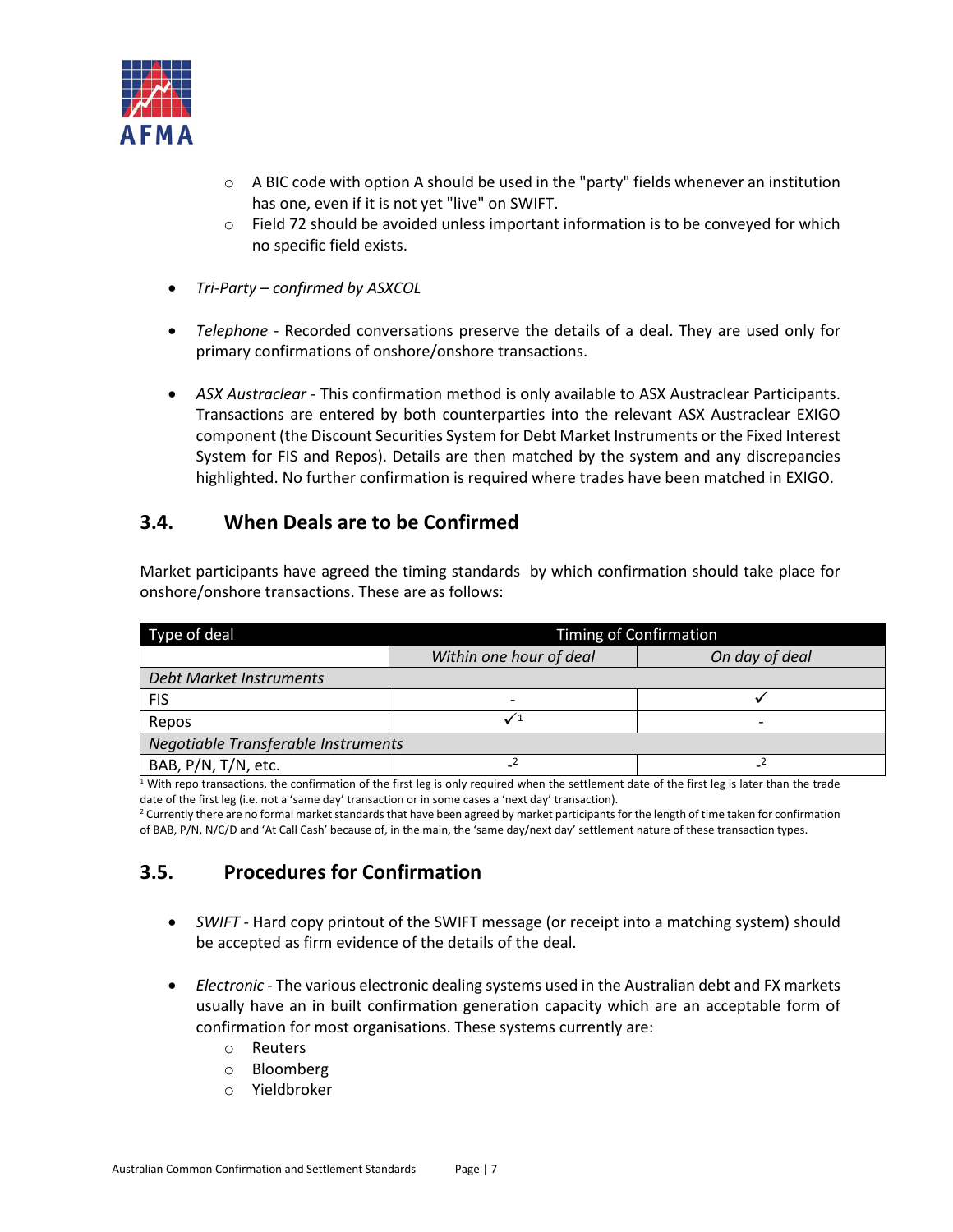

- o EBS
- *Telephone*

#### When the counterparty is a financial institution

Operations personnel of either party to a deal may initiate a telephone confirmation if no confirmation has been received one hour after the transaction. Both back offices must have the dealing ticket at the time. If the back office receiving the call does not have the dealing ticket, it must obtain it and inform the other back office of the status of the deal within 30 minutes of the original call.

Format to be used over telephone when the caller is Organisation A (it is imperative that the full legal name of each organisation is used, e.g. Westpac Banking Corporation Limited, Sydney Office, not just "Westpac"):

- o A's name
- o broker's name if deal is executed through a broker, e.g., "dealt by Tullett Prebon"
- o details of confirmation, which may include:
	- client/counterparty
	- ISIN (covers issuer, coupon and maturity)
	- face value
	- vield/price
	- **settlement date**
	- **E** consideration
	- **settlement method**
- o other relevant details
- o brokers name (if applicable)

#### When the counterparty is a corporate

If the financial institution has not received confirmation of the deal after one hour by facsimile or Internet, its operations staff should initiate a telephone confirmation.

Failure to receive corporate confirmation could result in the following:

- o Incorrect counterparty name
- o Incorrect SSIs (Standard Settlement Instructions)
- o Failed Settlement

The financial institution has a responsibility to ensure confirmation is completed.

### <span id="page-7-0"></span>**3.6. Amending Deals**

If any details of a deal are amended after the initial confirmation, the deal must be reconfirmed using the same medium as originally used.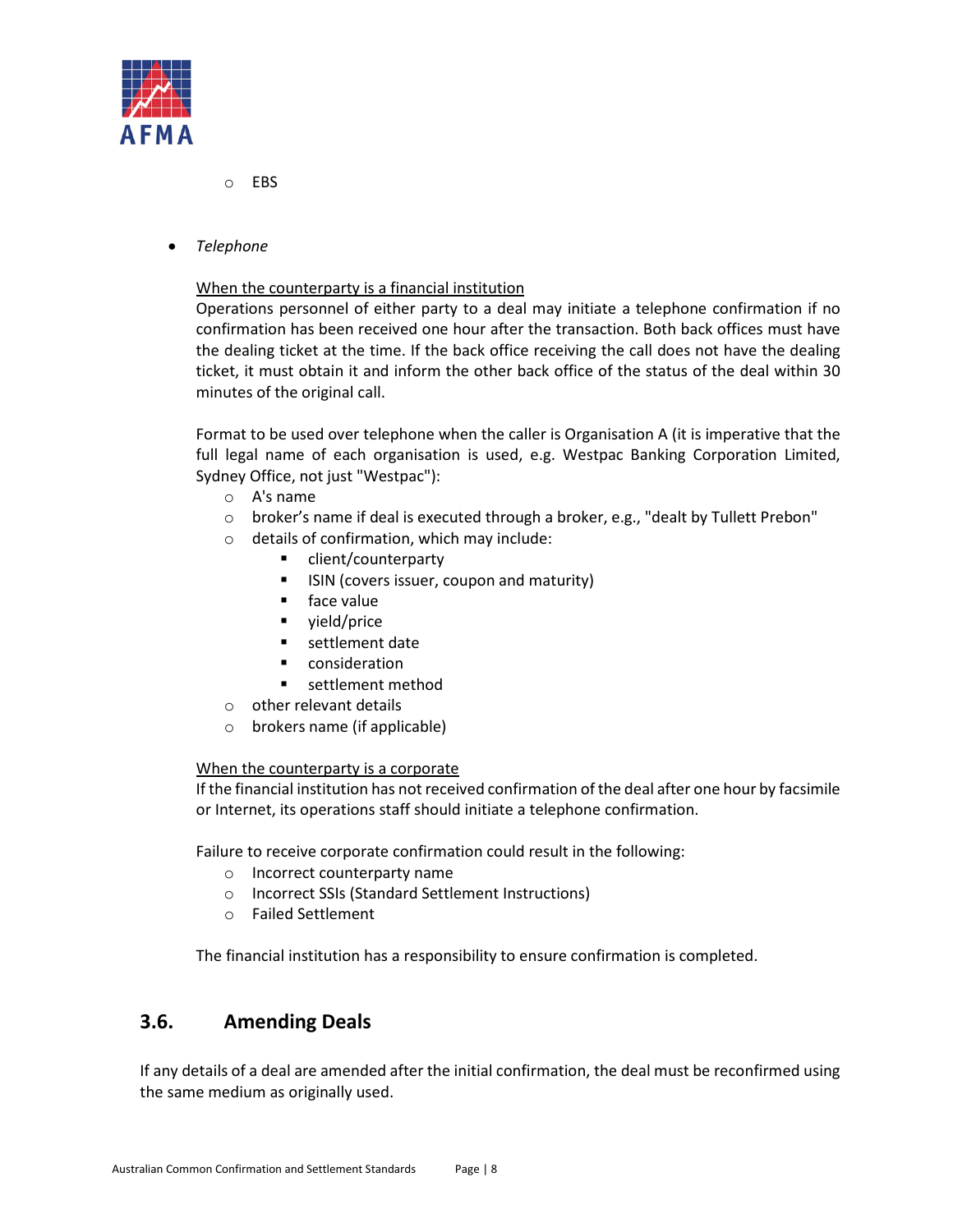

The confirmation procedure is the same as the original confirmation except that the parties are to make it clear that they are confirming an amendment to an existing deal.

It is also recommended that a full audit trail of amendments be appropriately approved and records kept.

# <span id="page-8-0"></span>**3.7. Cancelling Deals**

If a deal is cancelled after confirmation, the cancellation must be confirmed within one hour.

Confirmation procedure is the same as the original confirmation except that the parties are to make it clear that they are confirming a cancellation of an existing deal.

It is also recommended that a full audit trail supporting the cancellation be appropriately approved and records kept.

### <span id="page-8-1"></span>**3.8. Late Trading**

Deals that cannot be confirmed on the deal day because of late trading must be confirmed as soon as possible and no later than 10:00am on the following business day.

If a firm cannot confirm full details of a trade, they should endeavour to at least confirm its existence.

### <span id="page-8-2"></span>**3.9. Additional Rules for FIS Confirmations**

When confirming a FIS transaction through ASX Austraclear, the following information is to be entered:

- Stock Issuer:
- Series:
- Seller/Buyer:
- Other Participants:
- Deal Date:
- Settlement Date:
- Face Value: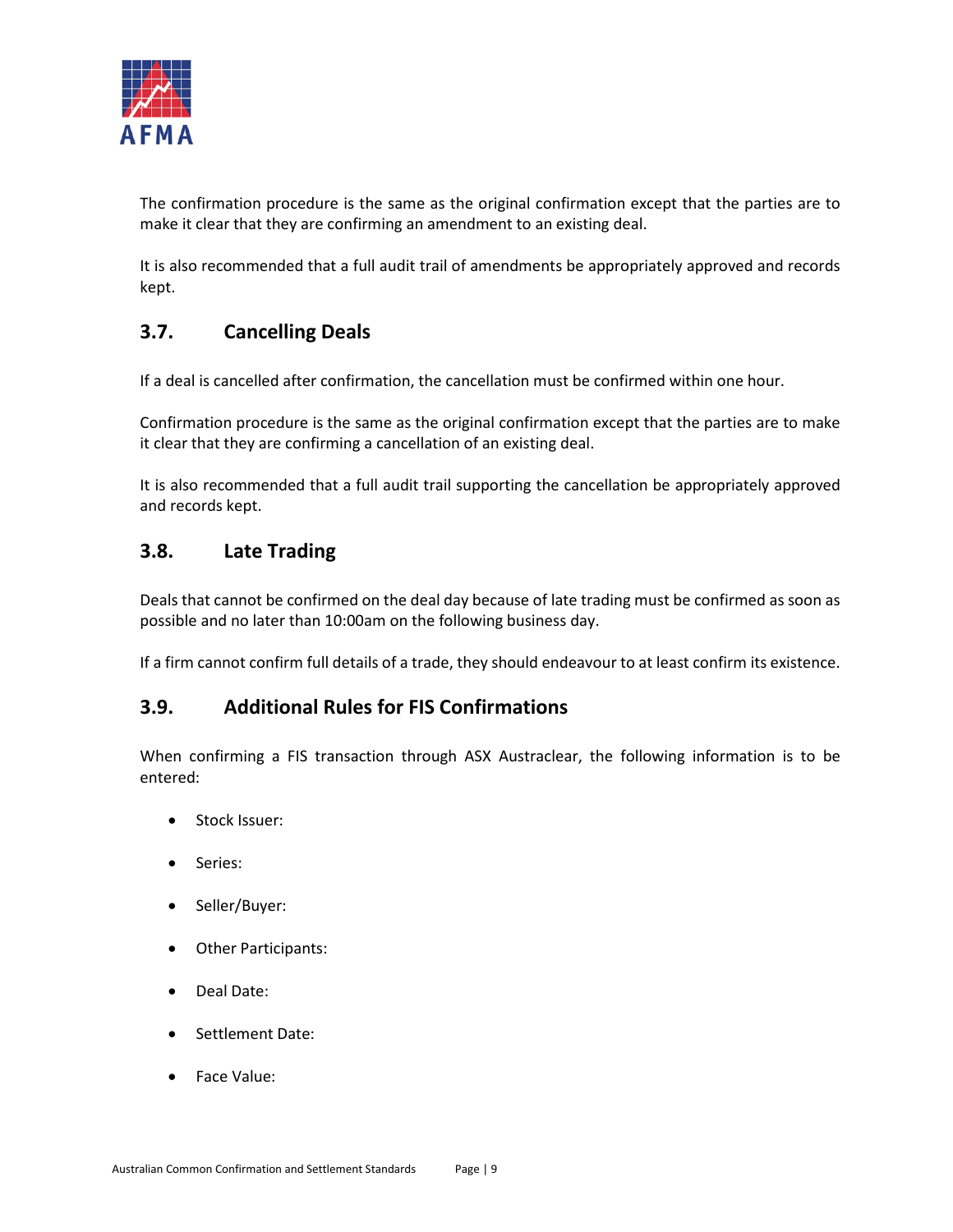

- Yield Rate:
- Deal Price:
- Consideration:
- Auto Settle: Yes/No

Market practice is to confirm outright FIS trades on the trade date  $-$  i.e. all trades dealt before 5:00pm are confirmed by 6:00pm. Late trades that cannot be confirmed on the same day must be confirmed by 10:00am on the following business day.

Best practice is to achieve FIS confirmations within one hour of trading. Transactions covered by this target are all securities registered in the ASX Austraclear system: Commonwealth Government securities, Semi Government securities and corporate debt instruments.

The target is to be observed by all AFMA members, regardless of their legal status and role in the market. Trades involving non-members of AFMA may have to be considered separately; confirmation times for FIS trades may have to be agreed bilaterally between these counterparties.

ASX Austraclear is the preferred confirmation system for domestic FIS trades. ASX Austraclear has reporting mechanisms indicating trades not matched/confirmed. Confirmation will be satisfied if both parties have entered the relevant trade into the system. Mismatched transactions will be considered part-confirmed and unmatched transactions will be unconfirmed.

Host-to-host and SWIFT are available on ASX Austraclear to assist in meeting the target of FIS trades being confirmed within one hour. The reporting mechanism for unconfirmed transactions encourages compliance with confirmation guidelines.

## <span id="page-9-0"></span>**3.10. Additional Rules for Repo Confirmations**

These rules assume that repos will be governed by either:

- an ISDA Master Agreement which incorporates September 1992 Australian Addendum No. 9 Reciprocal Purchase agreements; or
- the Global Master Repurchase Agreement (GMRA)<sup>4</sup>.

<span id="page-9-1"></span><sup>&</sup>lt;sup>4</sup> The GMRA is published by the International Capital Market Association (ICMA) as a master agreement for repos. Further guidance on the use of the GMRA is to be found in AFMA's Guide to OTC Documents. (Part 26). Exhibit C to the RITS Regulations references the PSA/ISMA GRMA (as amended), setting out various elections and amendments to the standard GMRA to reflect either Australian law or the way in which The RBA mandates that participants who wish to be eligible counterparties to RBA market operations transactions be members of RITS.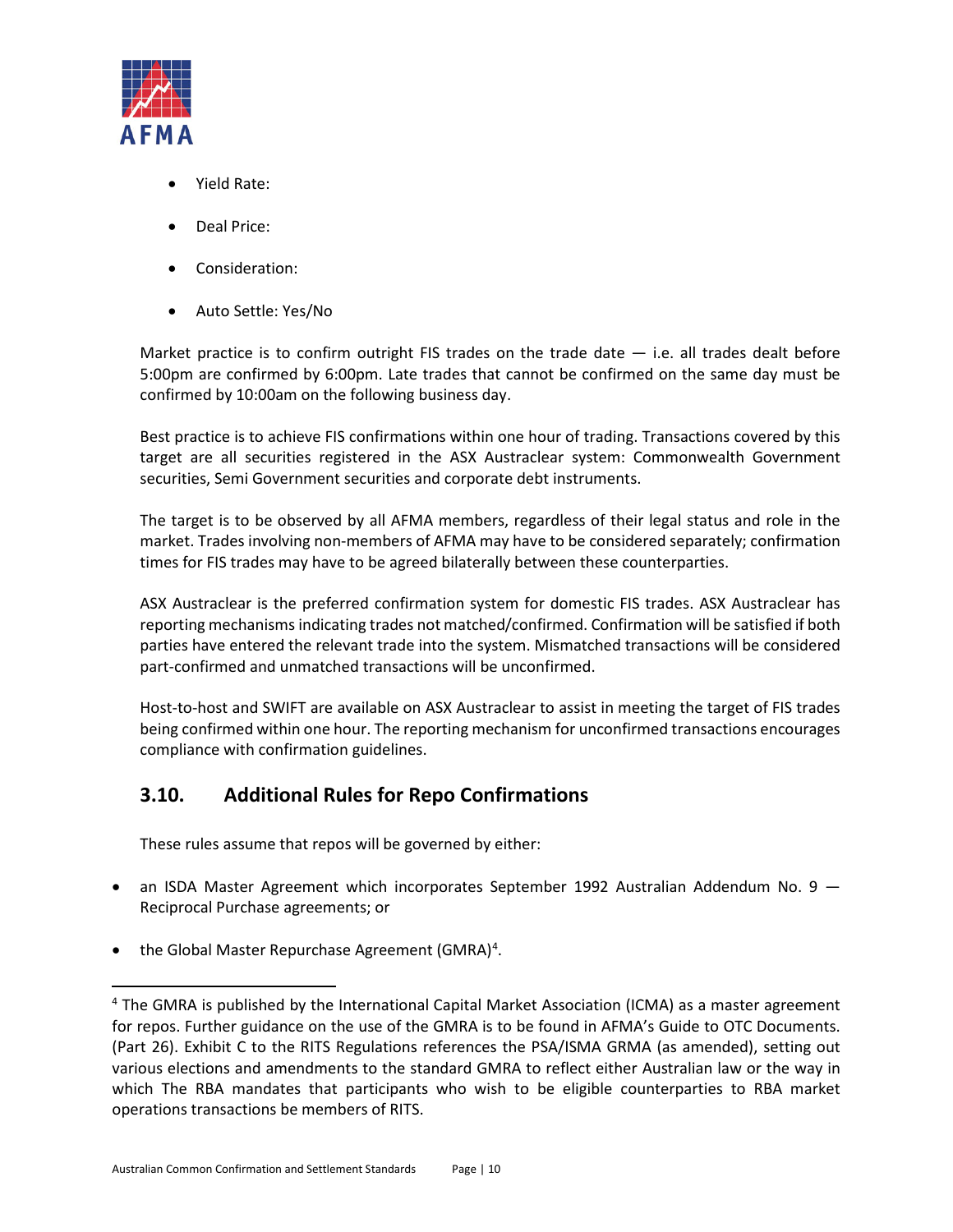

• Nothing further is required to evidence the agreement as by becoming a member of RITS firms are bound by the RITS Regulations and Conditions of Operation. The MARKET function in ASX Austraclear's EXIGO system enables participants to initiate repo trade settlements electronically by keying matching entries.

If two parties are members of RITS but want to trade other than on the terms of Exhibit C, then they can sign a GMRA attaching AFMA Annex I, which has been developed in association with market participants for use with the GMRA in Australian domestic transactions. For further details see AFMA's Guide to OTC Documents [Part 26].

Further, parties can agree outside ASX Austraclear the terms of the master agreement to govern their transactions but still use the above-mentioned MARKET function to confirm the transactions.

Following are suggested forms of repo confirmation by letter. Version 1 is used when only the second transaction is to be confirmed (this is generally acceptable unless the first transaction does not settle on the trade date). Version 2 is for use when both the first and second transactions are to be confirmed.

### <span id="page-10-0"></span>**3.11. Avoiding Circles**

*Bond "circles" occur from time to time when several market participants are obligated to deliver the same fixed income security to each other and are relying upon the seller from which they purchased the security to deliver the security. The circle occurs when all the market participants in the circle are obligated to each other and no participant is able to deliver the security leading to potential settlement failure.*

*When bond circles occur, market participants should avail themselves of tools provided by Austraclear to resolve circles. These tools include Linked Settlement, Deferred Settlement and Split Trades. The Deferred Settlement functionality will enable transactions to be deferred for a Split Trade at the required parcel size for a DVP settlement across participants in the circle andLinked Settlement functionality allows participants to link a group of eligible transactions in a linked settlement group for simultaneous settlement by transfer of the remaining net amount of cash and securities required to settle all transactions in that linked settlement group.*

*It is the obligation of the seller to immediately inform the buyer of any circumstance which threatens the settlement process (11:00am or as soon as known) so that the buyer, in the event the seller subsequently cannot deliver, can endeavour to cover the short position in the underlying security or make alternative arrangements that are agreeable to both counterparties. At the latest, market participants should check for circles before 2:00pm Sydney time and inform the buyer if they are unable to deliver.*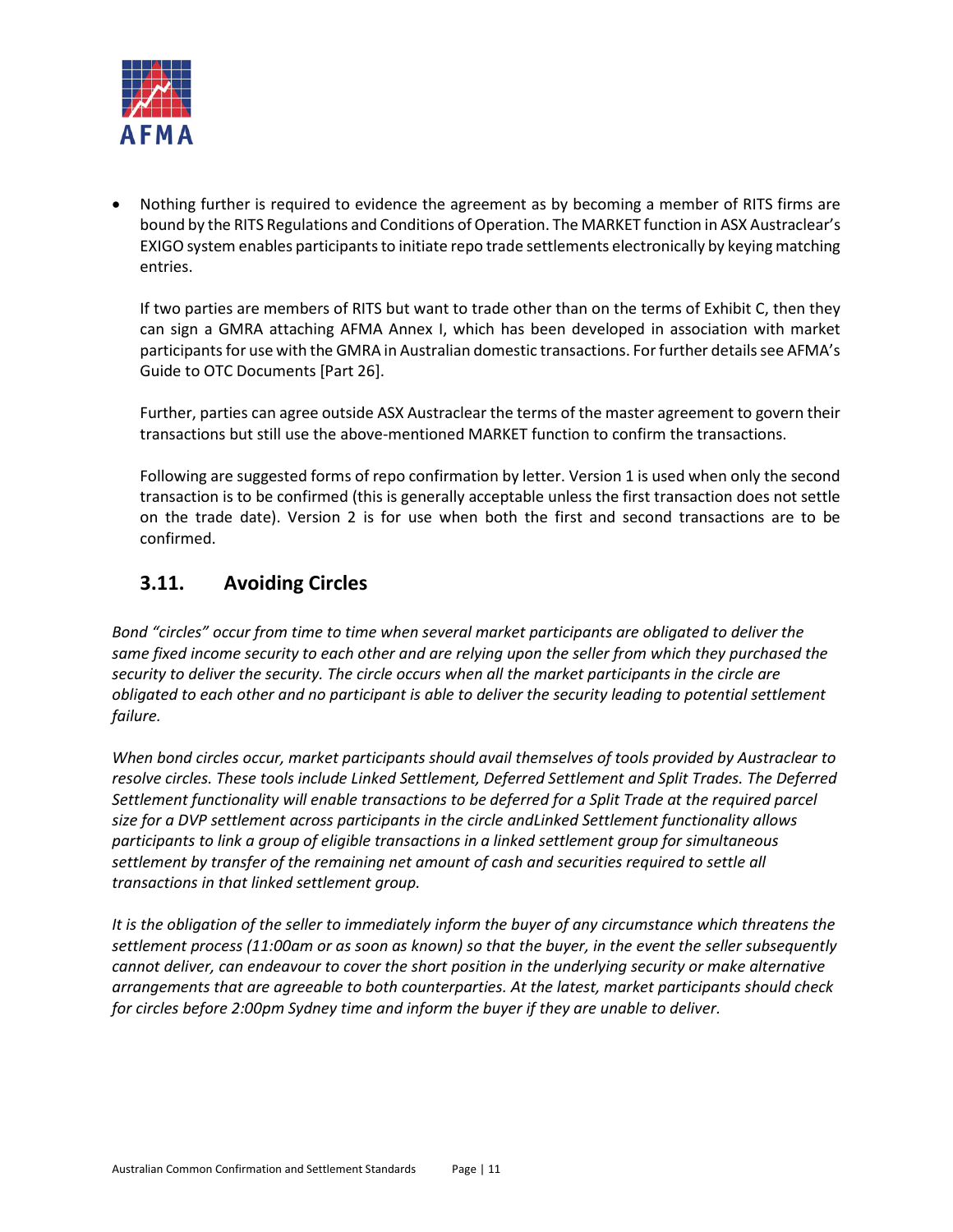

*Repo Confirmation Version 1 - confirming only second leg of transaction*

[Letterhead of Party A/B]

[Date]

Name and Address of Party B/A

Dear

Reciprocal Purchase Agreement Confirmation

The purpose of this letter is to confirm the terms and conditions of a reciprocal purchase agreement entered into between us on the Trade Date specified below.

This Confirmation supplements, forms part of, and is subject to, the Master Agreement dated as of [date], as amended and supplemented from time to time.

Our reference: Trade Date: Reciprocal Seller: Reciprocal Buyer:

Agreed Features of securities: Issuer: Coupon Rate: Maturity: Face Value:

First Purchase Price: Contract Rate: [Reciprocal Purchase Date:] [Other provisions:]

Yours sincerely [name of party preparing Confirmation] By: Name: Title: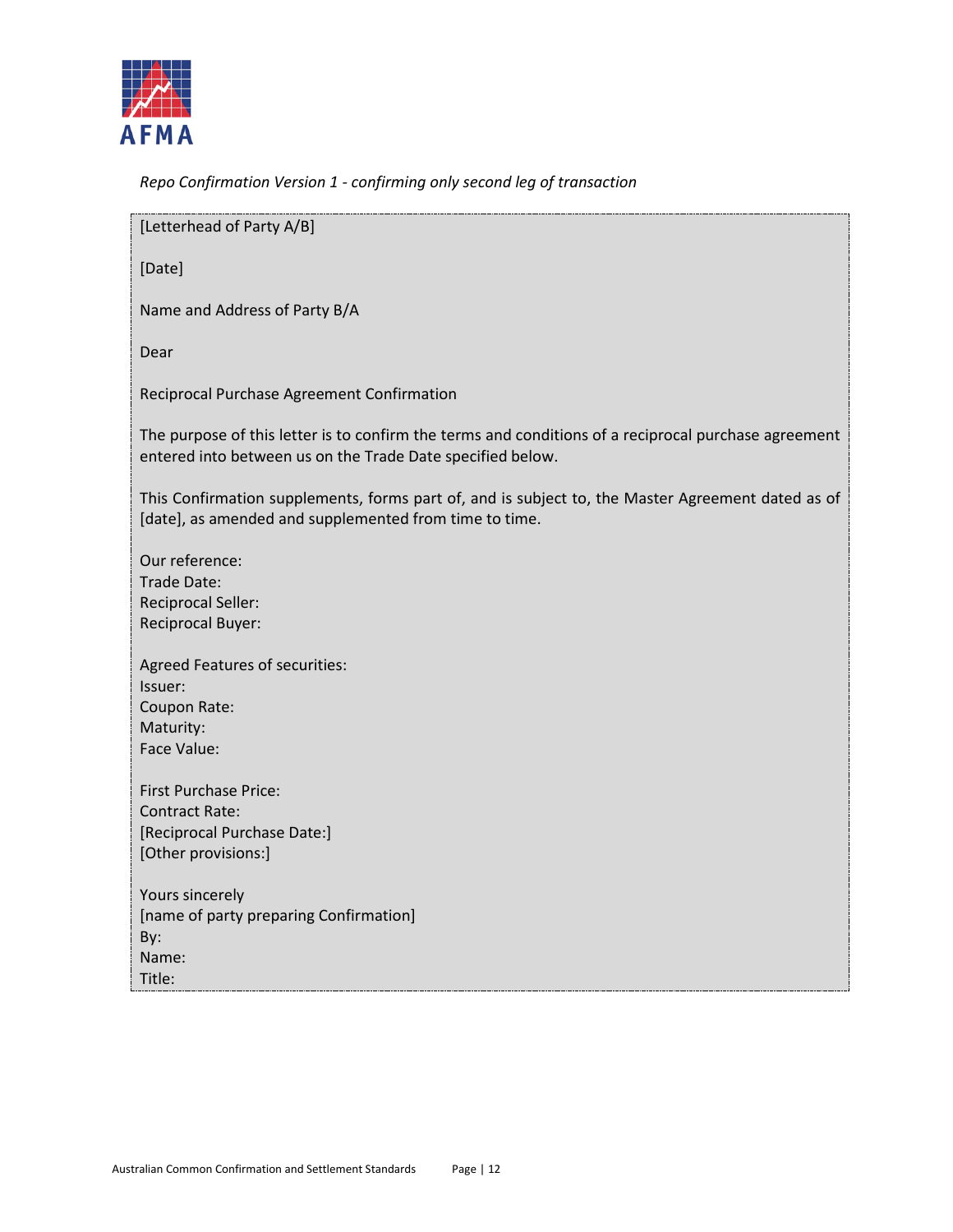

*Repo Confirmation Version 2 - for confirming first and second legs of transaction*

[Letterhead of Party A/B]

[Date]

Name and Address of Party B/A

Dear

Reciprocal Purchase Agreement Confirmation

The purpose of this letter is to confirm the terms and conditions of a reciprocal purchase agreement entered into between us on the Trade Date specified below.

This Confirmation supplements, forms part of, and is subject to, the Master Agreement dated as of [date], as amended and supplemented from time to time.

- Our reference: FIRST TRANSACTION Trade Date: Buyer: Seller:
- Agreed Features of securities: Issuer: Coupon Rate: Maturity: Face Value:

First Purchase Date: First Purchase Price:

SECOND TRANSACTION Reciprocal Seller: Reciprocal Buyer: Contract Rate: [Reciprocal Purchase Date:] [Other provisions:]

Yours sincerely [name of party preparing Confirmation] By: Name: Title: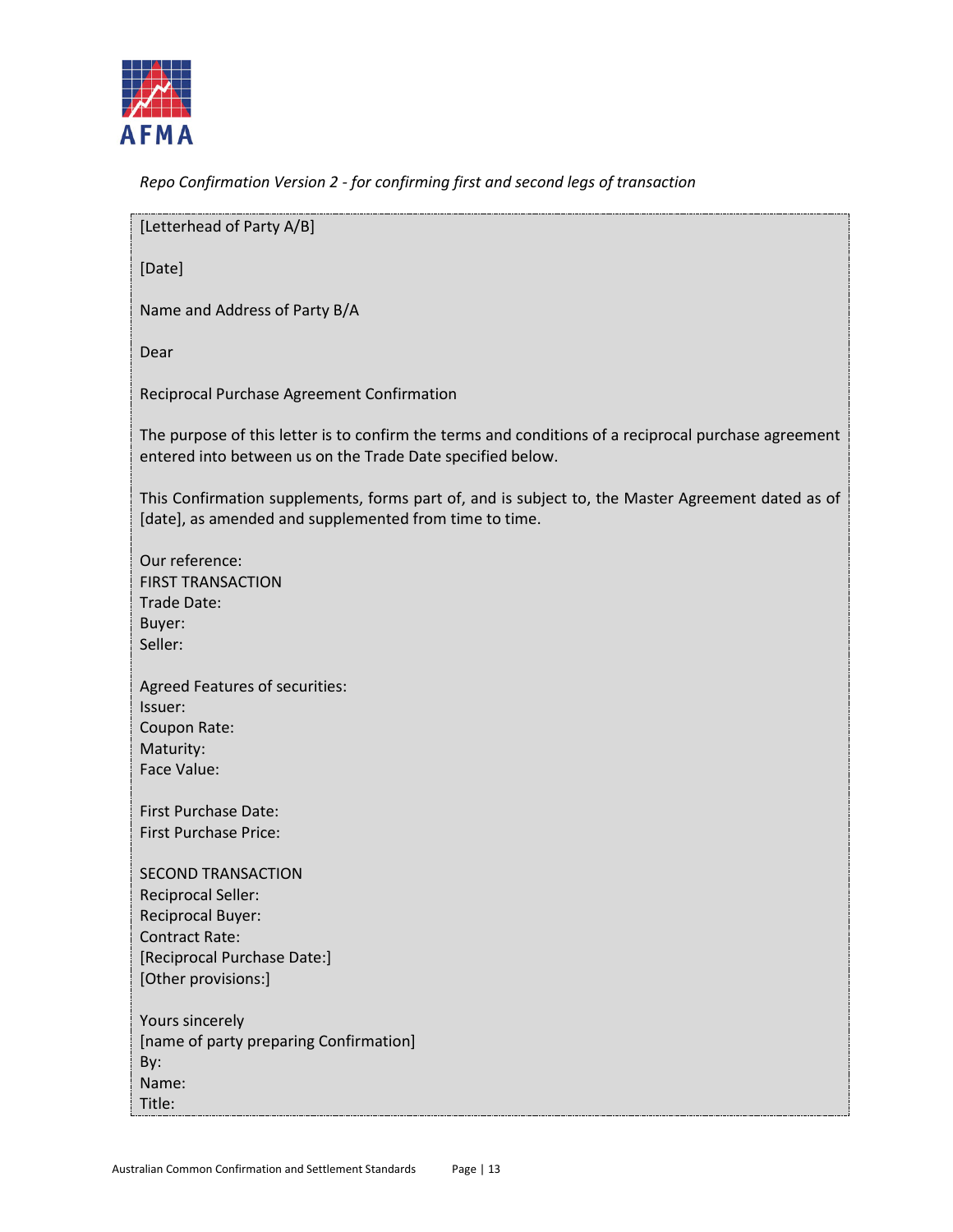

Rules for amending repos:

- If the repo was originally entered in ASX Austraclear as a repo, then the amendment should be made by using the Repo function within the Market Repo Facility in ASX Austraclear.
- If the repo was originally confirmed by fax, amendments must be reconfirmed by fax.
- Variations to repos can also be confirmed with a supplementary letter confirmation.

Following is a suggested format for confirming as a letter. It should be appropriately amended if other forms of confirmation are used.

[Letterhead of Party A/B]

[Date]

Name and Address of Party B/A

Dear

Reciprocal Purchase Agreement Supplementary Confirmation

The purpose of this letter is to confirm a variation to apply from the Variation Date specified below for the specified REPO.

This Confirmation supplements, forms part of, and is subject to, the Master Agreement dated as of [date], as amended and supplemented from time to time.

REPO Reference Number: Reciprocal Seller: Reciprocal Buyer: Reciprocal Seller: Reciprocal Buyer: Variation Date: Variations: [New Contract Rate:] [New Reciprocal Purchase Date:]

[Other]

Yours sincerely [name of party preparing Confirmation] By: Name: Title: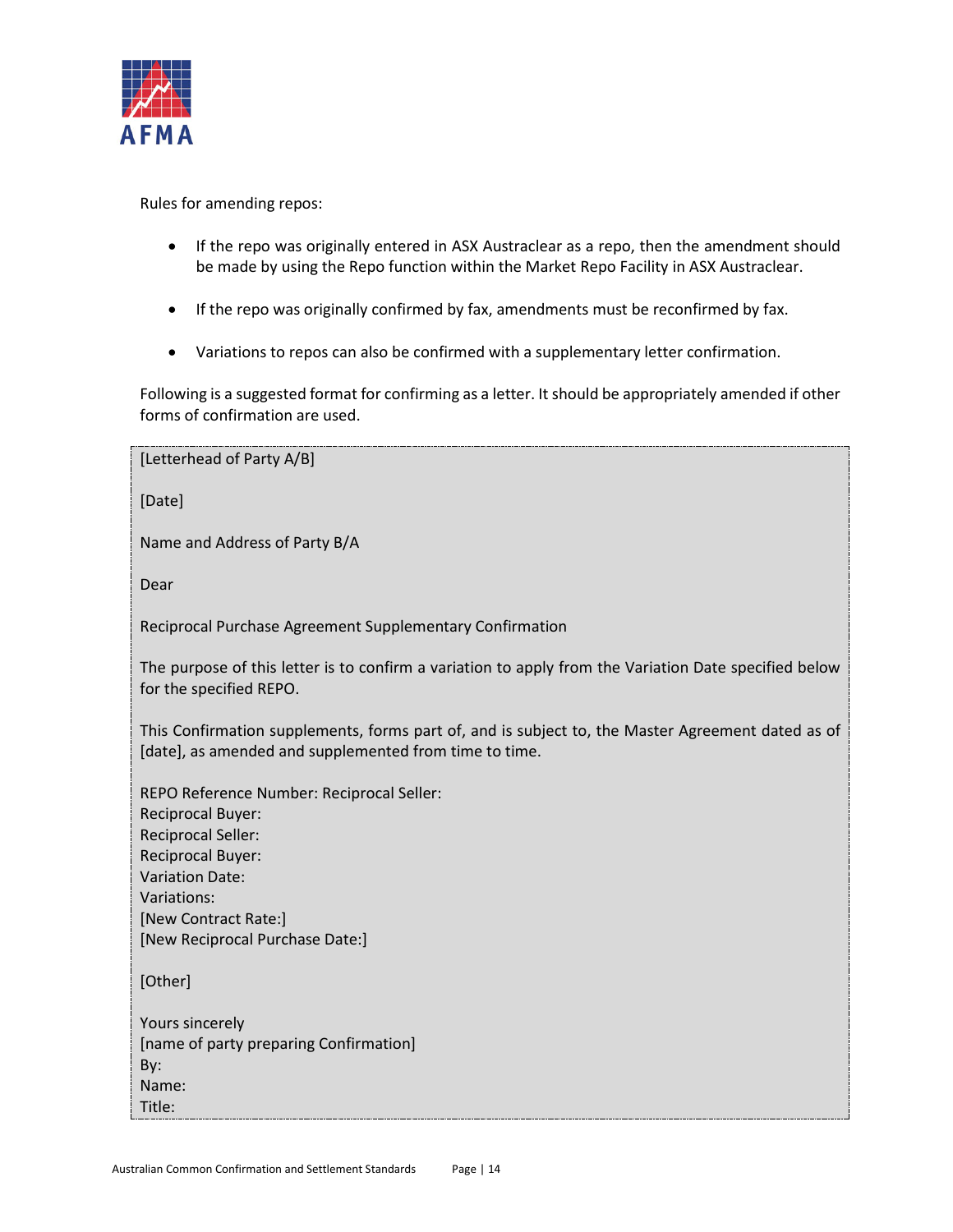

# <span id="page-14-0"></span>**4. Settlement**

## <span id="page-14-1"></span>**4.1. Forms of Settlement**

Settlement involves the delivery of securities from one party to another. Delivery usually takes place against payment, but some deliveries are made without a corresponding payment.

Settlement is the exchange of an agreed currency amount or exchange of security on a specified value date. Settlement can take a number of different forms, including:

- a one-way cash payment, made electronically;
- delivery vs payment the simultaneous exchange of cash for a security; or
- delivery free of payment the movement of a security between parties without any cash payment.

### <span id="page-14-2"></span>**4.2. Standard Settlement Instructions**

Standard Settlement Instructions ("SSI") are a list of standard bank account and security settlement account details exchanged between market participants. These represent the accounts through which a financial markets participant pays and receives cash or securities in settlement of financial markets transactions. The details of each bank account must be listed, including the name and location of the bank, the account number and usually the SWIFT addresses. The security settlement account details can either be those of the trading principal or that of their external settlement agent.

If SSI are in place, it is possible to take advantage of straight-through processing.

If SSI are not in place, full payment instructions and security settlement details must be exchanged at the time of the deal or no later than the time of the confirmation.

Where one counterparty wishes to deviate from the SSI, it is the responsibility of the deviating party to advise the other party of the amended or changed instruction before settlement.

### <span id="page-14-3"></span>**4.2.1. SSI Issuing Procedures**

When SSI are issued or amended the following procedures are followed:

• For interbank communication of SSI, SWIFT broadcast is the recommended medium. For communications to non-SWIFT members, SSI should be issued on the institution's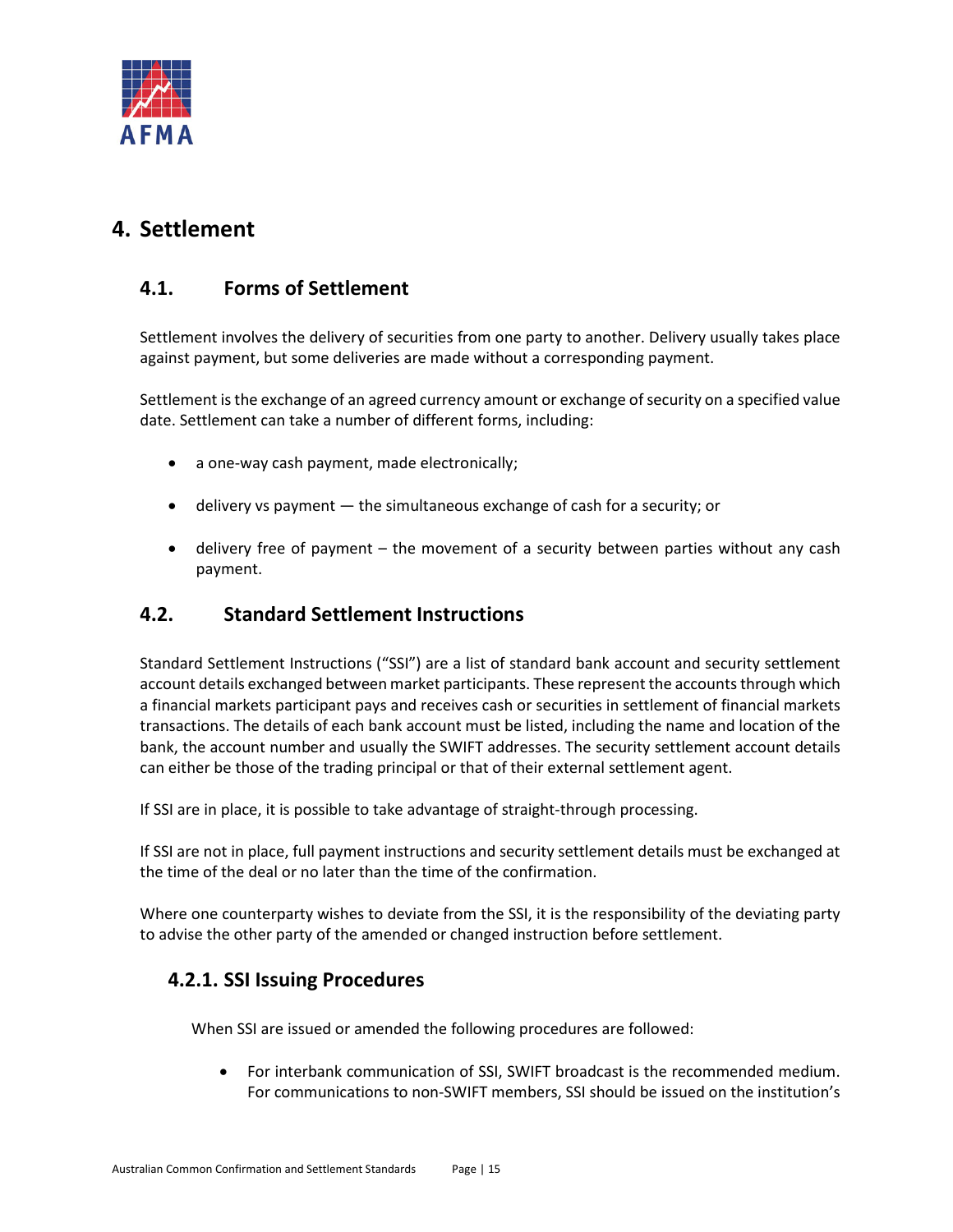

letterhead and must be signed by authorised signatories. In the case of corporate clients, all SSI notifications must be in writing and signed by the appropriate authorised signatories or loaded into Alert.

- A copy of the written advice should be provided to allow the recipient's authorised signatories to sign and return the advice as acknowledgment of receipt.
- The list of SSI should clearly identify and highlight any changes made to previously advised instructions. For example, changed instructions could be listed separately from a complete listing of all instructions, thereby drawing the recipient's attention to the changes.
- Each page of the lists should be signed by authorised signatories. It is also recommended that pages be numbered "1/5", "2/5" etc.
- A covering letter must show clearly and unambiguously when the new SSI are effective and whether the changes apply to new deals only or to all outstanding transactions. The effective date should also appear on the lists attached to the letter.
- Counterparties to whom changed instructions are sent must be given sufficient time to acknowledge receipt of the written advice. Two weeks is considered reasonable. Therefore, amendments/new SSI should reach counterparties at least two weeks before the effective date of the amended/new SSI.
- It is the responsibility of the issuer to monitor receipt of acknowledgments and initiate appropriate follow-up action prior to the changes becoming effective for non-SWIFT broadcast communications. Where a SWIFT broadcast is utilised to inform of new SSI details, the responsibility is on the receiver to update its own internal systems with the new information.
- Individual organisations will have risk and compliance guidelines regarding method of confirmation of SSI information.

### <span id="page-15-0"></span>**4.3. Settlement Methods and Payment Systems**

Acceptable settlement methods and payment systems include but are not limited to: Reserve Bank Information & Transfer System (RITS) Real-Time Gross Settlement (RTGS) ASX Austraclear Euroclear Depository Trust & Clearing Corporation (DTCC) Clearstream (Cedel successor)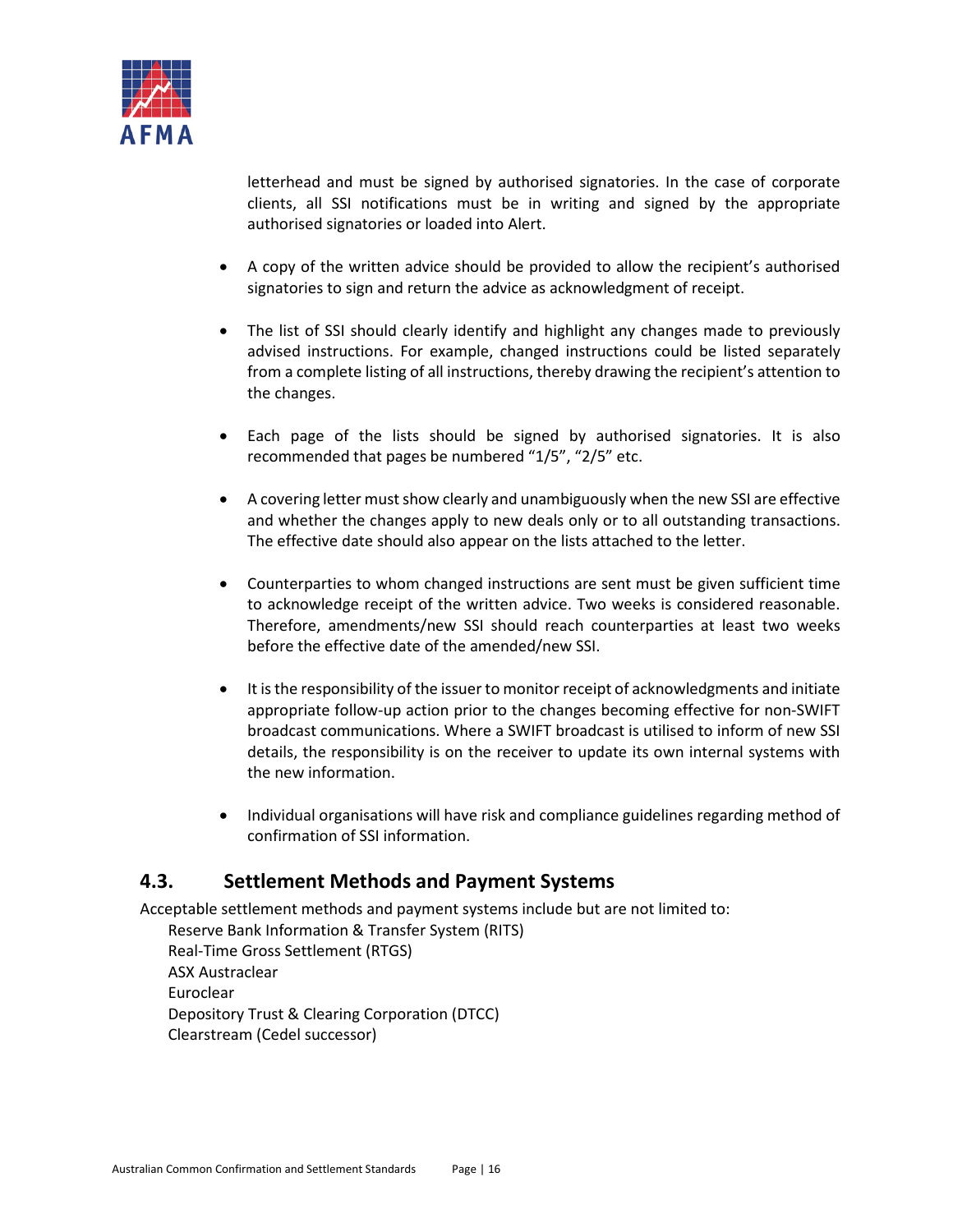

### <span id="page-16-1"></span><span id="page-16-0"></span>**4.4. Reconciliation**

### **4.4.1. Background**

The reconciliation function in treasury operations is the final verification that the settlement process has taken place correctly for each transaction and that the appropriate account has been debited or credited. Reconciliation can take a number of forms.

### <span id="page-16-2"></span>**4.4.2. Reconciliation of all Outstanding Transactions**

This reconciliation can take place in one of two formats. On a regular basis financial market participants confirm either all outstanding transactions or select a sample.

They may issue an audit confirmation letter to counterparties requesting them to confirm all outstanding transaction details. Recipients of such a letter reply to the issuer noting any transaction detail differences, which are then investigated.

### <span id="page-16-3"></span>**4.4.3. Dealer Position Reconciliation**

Either progressively during the day, or at close of business, the dealer's currency or product position is reconciled to internal blotter or system records. Costs (losses) can be incurred where a position is incorrect and the true position is therefore not being managed.

### <span id="page-16-4"></span>**4.4.4. Timeliness**

The timely reconciliation, prompt investigation and resolution of any discrepancies is essential in treasury operations. Failure to follow up items immediately increases the risk of *nostro* (our) overdraft costs or late settlement costs. Non-reconciled items can also lead to market and credit risks.

### <span id="page-16-5"></span>**4.4.5. Settlement Failure**

Early detection of a counterparty's failure to settle is crucial. The failure to settle could be simply an error or oversight by the counterparty, but in some cases it could be something far more serious, such as a lack of funds. In this situation, the early detection of the problem could minimise potential losses.

### <span id="page-16-6"></span>**4.4.6. Cash Account Reconciliations**

A participant in the financial markets holds different currency accounts, including AUD and non-AUD for payment and receipt of funds in settlement transactions. A foreign currency account with an offshore bank (correspondent) is called a *nostro* account.

Reconciliation of all accounts must be performed for all currencies.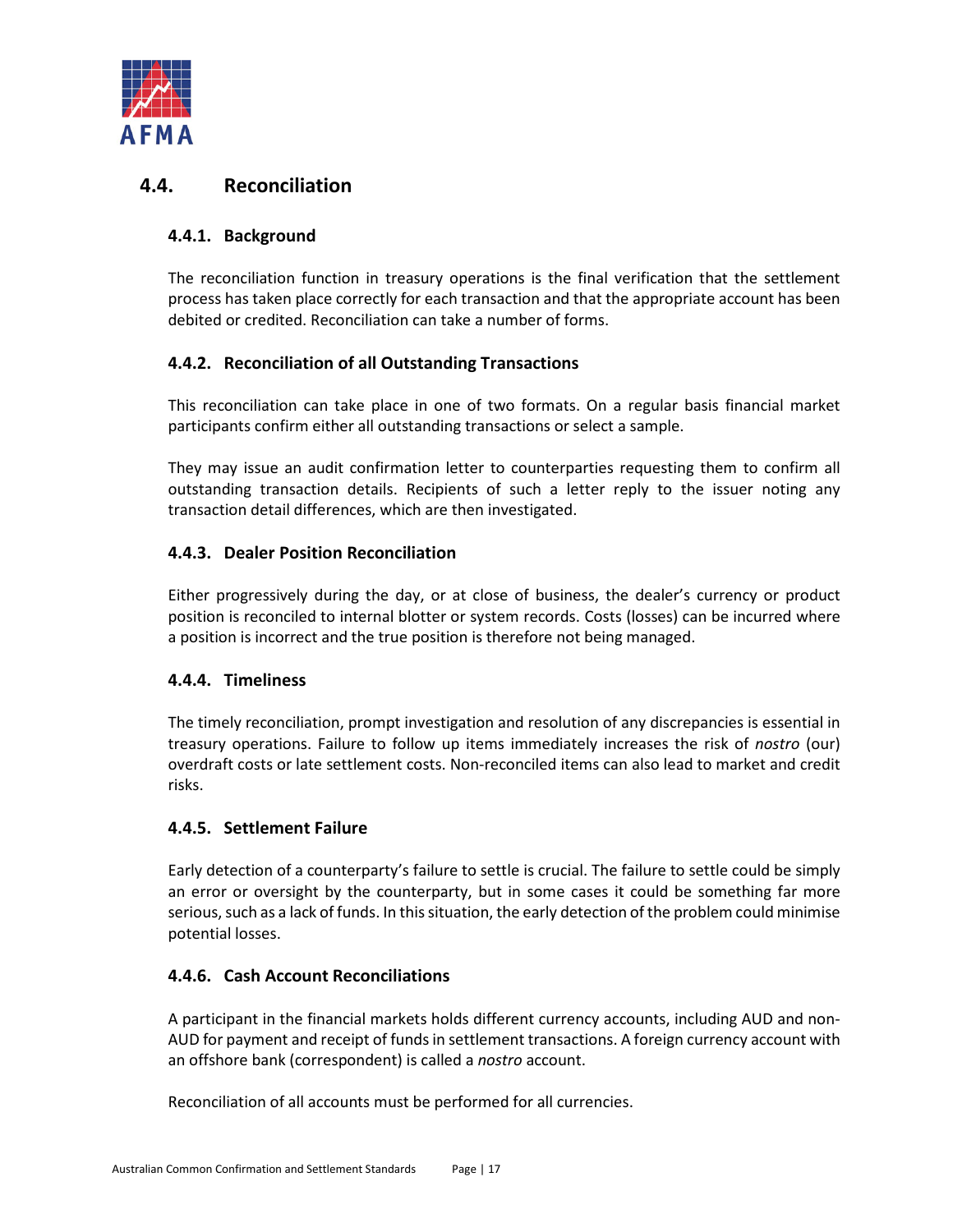

The main purpose of the cash/*nostro* account reconciliation is to ensure that expected cash movements agree with the actual cash movements of each currency in the cash/*nostro* account. If differences exist, a financial institution must follow up with either the correspondent or the counterparty to resolve the difference. The cause of the difference may be that incorrect trade information was captured or that the correspondent made an error with a payment.

If the cash/*nostro* account reconciliation is not performed, or is performed incorrectly, the actual account balances will be different from internal records. This will result in the financial institution paying overdraft costs on short balances or receiving less than market rates on any long balances. In some circumstances market risk can be incurred where an incorrect payment or receipt is a result of a transaction recorded incorrectly and this has remained undetected.

Several types of bank statements are available for reconciliation. These range from SWIFT or other electronically derived means to paper-based statements. Bank statements should be reconciled at the earliest possible time after close of business.

### <span id="page-17-0"></span>**4.4.7. Security Account Reconciliations**

Financial Markets Participants should perform daily reconciliations of Securities settled in EXIGO. To perform this task effectively the reconciliations area is required to retrieve a portfolio report from the ASX EXIGO system. It is recommended the participant reconcile this report to its settlement system the below fields:

- Face Value
- ISIN (on long term securities)
- **Issuer**
- Current Principle (Principle reducing securities)
- Maturity Date
- Beneficial holder (Stock held in Sub-Account in clients name Safe Custody)
- Account held in EXIGO (if applicable)

Any reconciliation breaks should be investigated immediately and escalated to the appropriate management level as required by organisational policy & procedures. It may identify problems within the previous day's settlement where booking or settlement discrepancies have occurred.

Security Reconciliations should be performed as soon as practicable after end of day.